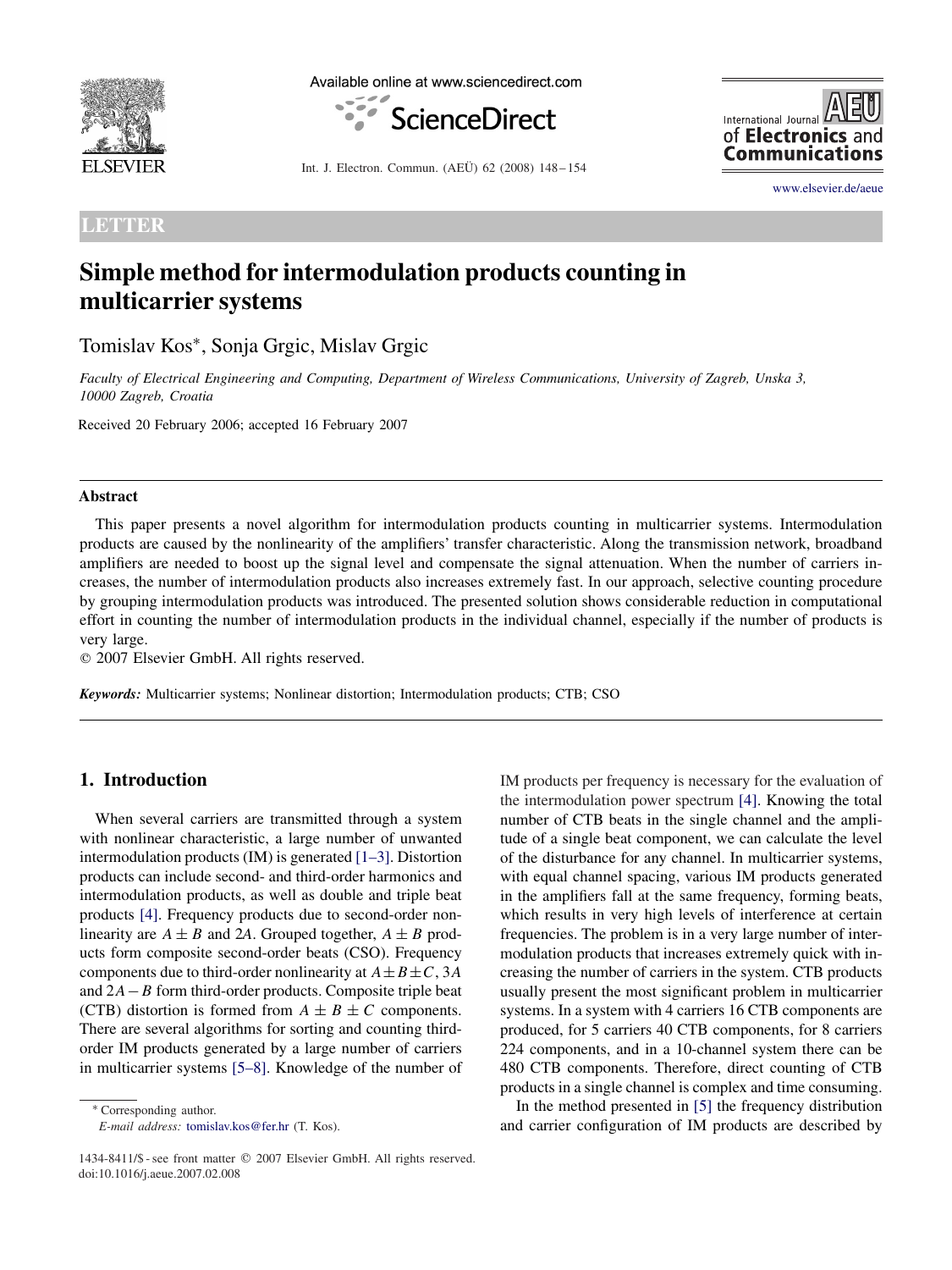polynoms, and the frequency distribution of the third-order IM products are obtained with the aid of a FFT algorithm and a numerical method for solving a set of linear equations. Although this technique significantly reduces the computational effort compared to the direct counting method (DCM) in a system with a large number of carriers, the algorithm is not simple. It requires a large number of multiplications and additions. In [\[6\]](#page-5-0) the authors present three selective counting procedures: sorting by position, sorting by position and group, sorting by position, group and kind; based on a discrete third-order Voltera model. This algorithm provides the exact counting of third order products, but all the information about the carriers should be provided (number of carriers, type of carriers, frequency positions, magnitude of each carrier). In [\[9\]](#page-5-0) the authors present an extension to the existing method for fast counting third order intermodulation products and propose a compact expression for fifth order products. A modification of the counting method from [\[9\]](#page-5-0) which includes even order products is presented in [\[10\].](#page-6-0) Both [9,10] incorporate model of a passband memoryless nonlinear device as the cause of IM products. Carrier configuration is represented by means of indicator polynomials which result in complex relationships between carrier positions and number of products.

Our paper presents a simple method for counting the number of CTB intermodulation products in multicarrier systems. Our new method significantly reduces the computational complexity in comparison to the direct counting of CTB products. Development of our algorithm starts with the graphical representation of CTB distribution for small number of carriers, which was used for derivation of the mathematical expression which is valid for any number of carriers in the system. Due to its computational simplicity, it is very practical, efficient and useful, considering only CTB products with the highest impact on the third-order distortion.

The paper is organized as follows: Section 2 presents a new method for counting the number of CTB products, Section 3 considers experimental results and evaluation of a new method, and conclusion of the work is provided in Section 4.

# **2. New method for counting the number of beats**

Analysis of amplitudes of different nonlinear distortion products shows that CSO and CTB components have different levels [\[3\].](#page-5-0) CSO products do not contribute considerably to the distortion level, as the second-order nonlinearity is suppressed in push-pull amplifier configurations. Therefore, CSO products are not considered in this article. In cable television (CATV) systems with several cascaded amplifiers, CTB products usually present the most significant problem, as they have highest amplitudes comparing to other IM products [\[4\].](#page-5-0) CTB impairment in the TV picture appears as horizontal lines in the whole picture randomly moving vertically. The visual effect of CTB is very annoying, and the threshold of perceptibility is 57 dB below the carrier level [\[11\].](#page-6-0) Analysing relative amplitudes of third order IM components, there are different levels of single components [1,3,12]. The strongest and most significant third order products are formed as a combination of three input frequencies  $A \pm B \pm$ *C*, that fall on carrier frequencies. Third-order harmonics of 3*A* are usually 15.6 dB weaker, 2*A* − *B* products are 9.5 dB weaker than  $A \pm B \pm C$  products, and they do not contribute considerable to the amplitude of intermodulation products.

In our approach the major assumption used for counting the number of CTB products per channel is that all carriers are equally spaced in frequency, what is usual in multicarrier systems. CATV systems in America have channel spacing of 6 MHz, and in Europe 7 MHz in VHF band, and 8 MHz in UHF band. The analysis considers a real 27-channels CATV system in the VHF band from 111 to 300 MHz (channels from S2–S10, CH5–CH12, and S11–S20) with 7 MHz channel spacing.

To derive the formula for counting the number of beats per frequency, graphical representation for a small number of carriers was used. This representation was basis for analysing the frequency distribution of different third-order intermodulation products. The beats that fall within the frequency band of a CATV system were calculated by grouping the CTB products in 3 groups. These groups were  $A + B - C$ ,  $A - B + C$  and  $-A + B + C$ . If we presume that  $A < B < C$ , most CTB products have positive frequencies. Other combinations fall outside the frequency band of our interest. In our analyses the first channel was the channel S2, with the carrier frequency at 112.25 MHz. [Fig. 1](#page-2-0) shows the distribution of CTB products for these three groups in the system with 5, 6, 7 and 8 channels, obtained by direct counting method. Analysing the curves of the distribution of CTB products, we can see that for the same number of channels in a system, there is a different distribution of CTB products of these three groups. Within each group we can see similar shape of the curve for different number of carriers. This gave us an idea to find mathematical equations which describe the frequency distribution for these three groups of CTB products, valid for any number of channels.

We will define the terms for the calculation as:

- *Z* total number of frequencies at which CTB products are distributed,
- *x* single beat frequency,

 $f_{\text{min}}$  — lowest frequency component with  $x = 1$ ,

- $f_{\text{max}}$  highest frequency component with  $x = Z$ ,
- *N* total number of channels in the system,
- *M* actual channel of interest,
- *f<sub>l</sub>* frequency of the lowest channel  $(M = 1)$ ,
- $f_h$ —frequency of the highest channel  $(M = N)$ ,
- $f_r$ —frequency spacing of the channels

(all frequencies are in MHz).

Analysing the curves in [Fig. 1\(](#page-2-0)a) for the group  $A + B -$ *C*, we defined terms for the lowest and highest frequency component of these products (*f*min, *f*max), as well as the total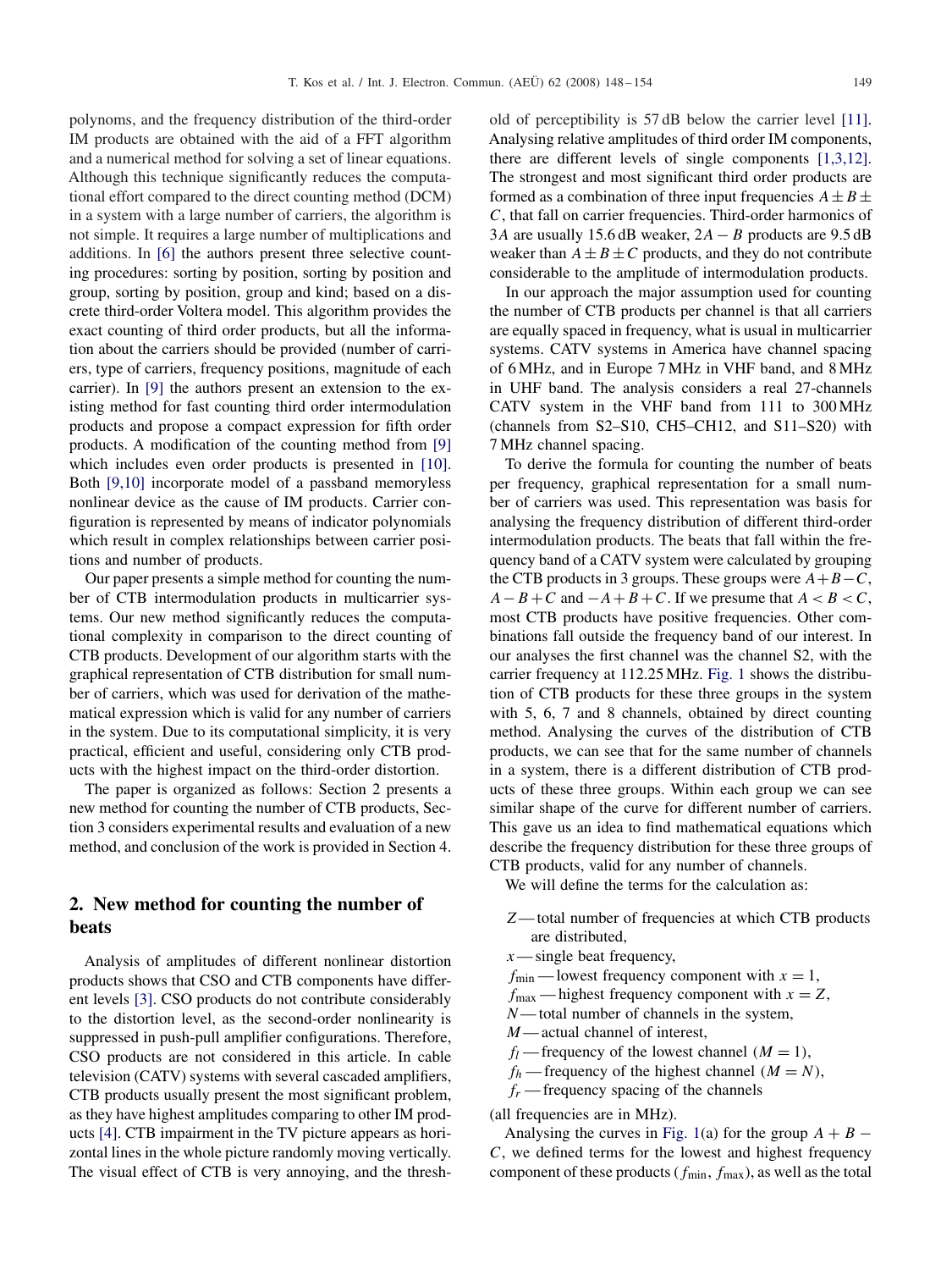<span id="page-2-0"></span>

**Fig. 1.** Distribution of CTB products for: (a)  $A + B - C$ , (b)  $A - B + C$ , (c)  $-A + B + C$ .

number of frequencies at which CTB products are distributed (*Z*), valid for any number of channels:

$$
Z = N + (N - 5), \quad f_{\min} = 2f_l - f_h + f_r,
$$
  

$$
f_{\max} = f_h - 3f_r.
$$

Frequency with the maximum number of products is the frequency  $f_M$  which is defined as

$$
f_M = (f_{\min} + f_{\max})/2 = f_l - f_r.
$$

The lowest frequency occupied with CTB products of *A* + *B* − *C* group ( $f_{min}$ ) with  $x = 1$  is lower than the frequency of the first channel in the system (S2 at 112.25 MHz). The frequency of the lowest single beat of this group depends on the number of channels in the system. The lowest channel degraded with these products is the first channel in the system where  $M = 1$ . At the first channel S2 we have  $x = (Z+3)/2$ . The highest channel occupied with this group of products with  $M = N - 4$ , is at the frequency  $f_{\text{max}}$  where we have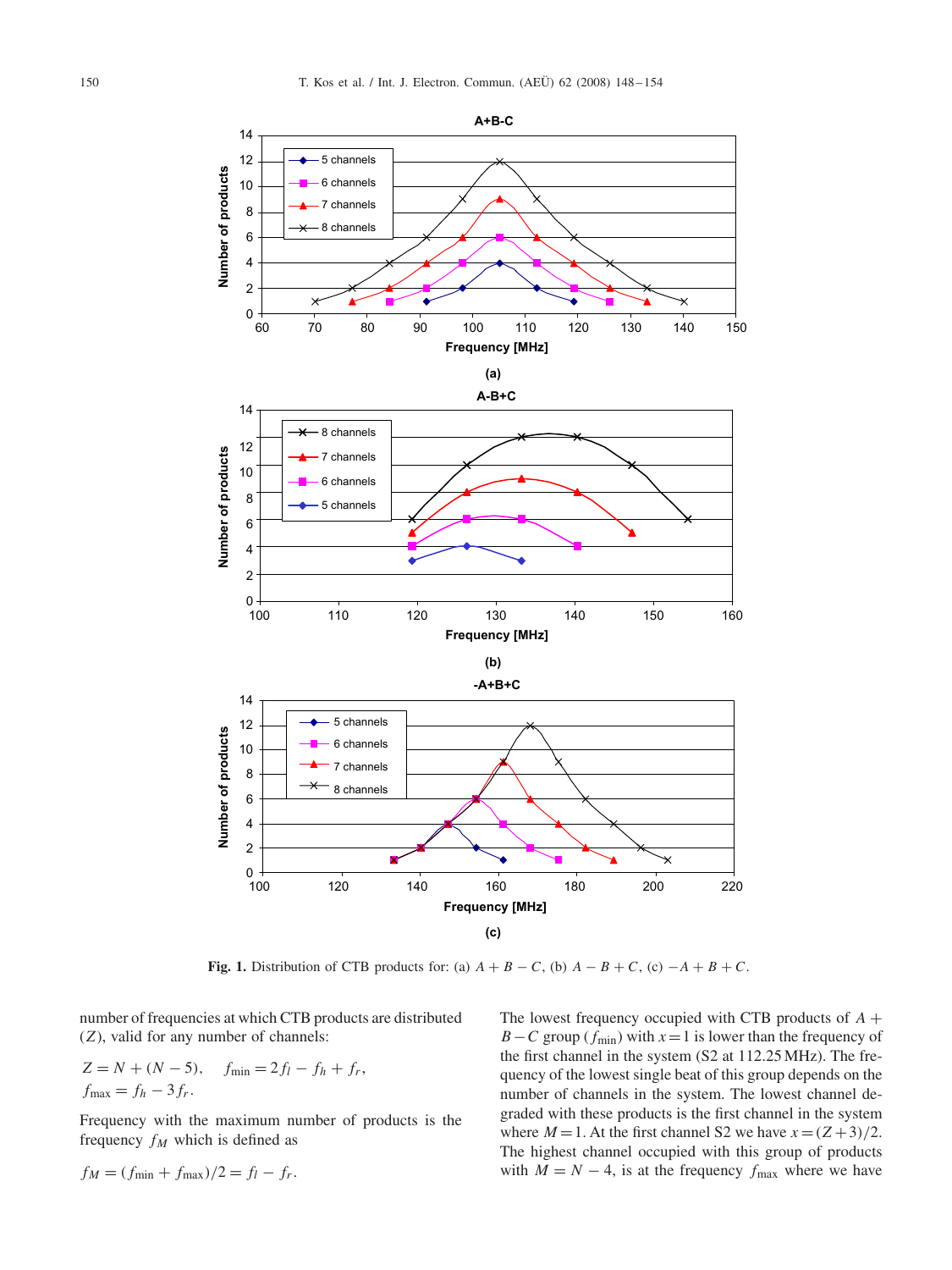

**Fig. 2.** Actual distribution of CTB products in a 10-channel system.

 $x = Z$ . Above this channel CTB products due to  $A + B - C$ group do not exist. For example in the 5-channel system we have  $N = 5$ ;  $Z = 5$ ;  $f_{\text{min}} = 91.25 \text{ MHz}$ ;  $f_{\text{max}} = 119.25 \text{ MHz}$ ;  $f_M = 105.25 \text{ MHz}.$ 

In our approach we wanted to express the number of CTB components within the frequency band used for the transmission, for every channel *(M)* in dependence on the number of channels in the system *(N )*.

For the group  $A + B - C$  the shape of the curves, [Fig. 1\(](#page-2-0)a), for the number of products  $B_X$  in every channel of interest can be expressed with the approximation:

$$
B_{X(A+B-C)} = [(N-M)^2 - 2(N-M)]/4.
$$
 (1)

Following the similar procedure as for the group  $A + B -$ *C*, for the group  $A - B + C$  we achieve:

$$
Z = N - 2, \quad f_{\min} = f_l + f_r, \quad f_{\max} = f_h - f_r.
$$

Frequency with the maximum number of products is the frequency  $f_M$  which is defined as

$$
f_M = (f_{\min} + f_{\max})/2 = (f_l + f_h)/2.
$$

The shape of the curves from [Fig. 1\(](#page-2-0)b) for the number of products  $B_X$  changing from  $f_{\text{min}}$  with  $x = 1$ , to  $f_{\text{max}}$  with  $x = Z$ , can be expressed by the equation  $B_X = x(N - (x + 1))$ . If we want to use this formula for the actual channel, we replace *x* with  $M - 1$ , as for this group is  $x = M - 1$ . The number of products  $B_X$  at single frequency in every channel of interest can be expressed as

$$
B_{X(A-B+C)} = (M-1)(N-M). \tag{2}
$$

For the group  $-A + B + C$  we get:

$$
Z = N + (N - 5), \quad f_{\min} = f_l + 3f_r,
$$
  

$$
f_{\max} = f_h + (N - 2)f_r.
$$

Frequency with the maximum number of products is the frequency  $f_M$  which is defined as

$$
f_M = (f_{\min} + f_{\max})/2 = f_h + f_r.
$$

From the [Fig. 1\(](#page-2-0)c) we noticed that the curves overlap within the frequency band used for the transmission, independent of the number of channels  $(N)$ . The shape of the curves for the number of products  $B_X$  changing from  $f_{\text{min}}$   $(x = 1, M = 4)$ , to the highest channel  $(M = N, x = (Z - 1)/2)$  can be expressed by the approximation:

$$
B_{X(B+C-A)} = [(M-1)^{2} - 2(M-1)]/4
$$
  
= (M<sup>2</sup> - 4M + 3)/4. (3)

All analysed groups have the same highest number of products  $B_{X_{\text{max}}}$ . The equation that approximates the maximum number of products for each of these three groups can be expressed as

$$
B_{X_{\text{max}}} = (N^2 - 2N)/4. \tag{4}
$$

Summing up Eqs.  $(1)$ – $(3)$ , we get the total number of CTB products in each channel of interest:

$$
B_{X_{\text{sum}}} = \frac{(M+N)^2 - 3M^2 + 2M - 6N + 3}{4}.\tag{5}
$$

Eq. (5) is valid for the systems with any number of channels with equally spaced carrier frequencies. It is very simple and remarkably accurate when compared to direct counting of CTB products in systems with large number of carriers, as we will prove in the next section.

#### **3. Experimental results and evaluation**

We compared the actual distribution of CTB products in the system with 10 channels, Fig. 2, with the calculated curves of the distribution of CTB products according to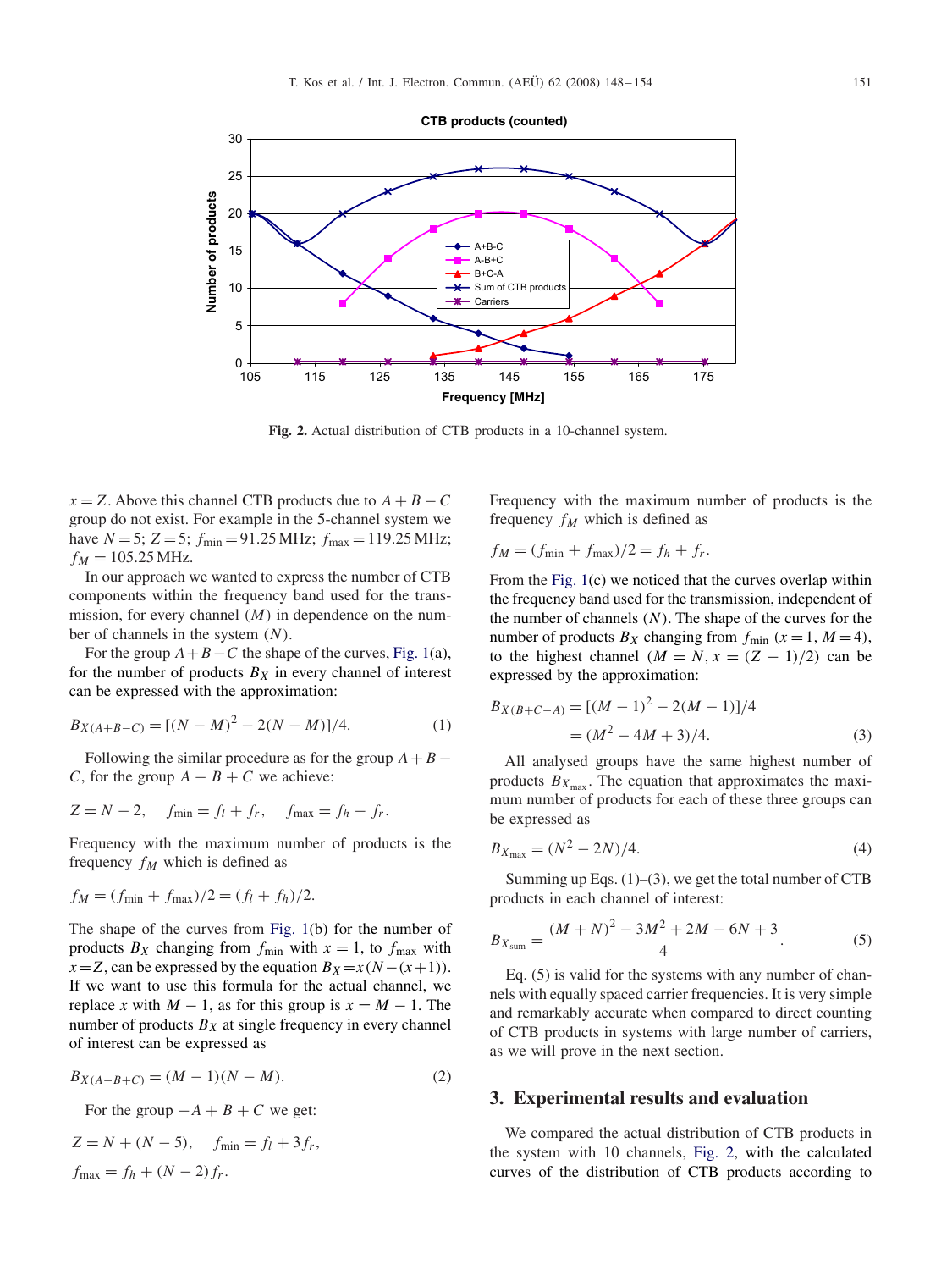

**Fig. 3.** Calculated distribution of CTB products in a 10-channel system.

**Table 1.** Number of intermodulation products derived by DCM and our new method

| Channel         | Frequency<br>band (MHz) | Frequency<br>(MHz) | Number of CTB products |                  |                  | Real number of     | Number of CTB products |
|-----------------|-------------------------|--------------------|------------------------|------------------|------------------|--------------------|------------------------|
|                 |                         |                    | $A + B + C$            | $A + B - C$      | $A-B+C$          | CTB products (DCM) | using our new method   |
| S <sub>2</sub>  | $111 - 118$             | 112.25             | $\boldsymbol{0}$       | 156              | $\boldsymbol{0}$ | 156                | 156                    |
| S <sub>3</sub>  | 118-125                 | 119.25             | $\boldsymbol{0}$       | 144              | 25               | 169                | 168.5                  |
| S <sub>4</sub>  | $125 - 132$             | 126.25             | $\boldsymbol{0}$       | 132              | 48               | 180                | 180                    |
| S5              | $132 - 139$             | 133.25             | 1                      | 121              | 69               | 191                | 190.5                  |
| S6              | 139-146                 | 140.25             | $\mathbf{2}$           | 110              | 88               | 200                | 200                    |
| S7              | $146 - 153$             | 147.25             | $\overline{4}$         | 100              | 105              | 209                | 208.5                  |
| S8              | $153 - 160$             | 154.25             | 6                      | 90               | 120              | 216                | 216                    |
| S <sub>9</sub>  | $160 - 167$             | 161.25             | 9                      | 81               | 133              | 223                | 222.5                  |
| S10             | $167 - 174$             | 168.25             | 12                     | 72               | 144              | 228                | 228                    |
| K <sub>5</sub>  | 174-181                 | 175.25             | 16                     | 64               | 153              | 233                | 232.5                  |
| K <sub>6</sub>  | $181 - 188$             | 182.25             | 20                     | 56               | 160              | 236                | 236                    |
| K7              | 188-195                 | 189.25             | 25                     | 49               | 165              | 239                | 238.5                  |
| K8              | 195-202                 | 196.25             | 30                     | 42               | 168              | 240                | 240                    |
| K <sub>9</sub>  | $202 - 209$             | 203.25             | 36                     | 36               | 169              | 241                | 240.5                  |
| K10             | $209 - 216$             | 210.25             | 42                     | 30               | 168              | 240                | 240                    |
| K11             | 216-223                 | 217.25             | 49                     | 25               | 165              | 239                | 238.5                  |
| K12             | $223 - 230$             | 224.25             | 56                     | 20               | 160              | 236                | 236                    |
| S11             | 230-237                 | 231.25             | 64                     | 16               | 153              | 233                | 232.5                  |
| S12             | $237 - 244$             | 238.25             | 72                     | 12               | 144              | 228                | 228                    |
| S13             | $244 - 251$             | 245.25             | 81                     | 9                | 133              | 223                | 222.5                  |
| S14             | $251 - 258$             | 252.25             | 90                     | 6                | 120              | 216                | 216                    |
| S15             | $258 - 265$             | 259.25             | 100                    | $\overline{4}$   | 105              | 209                | 208.5                  |
| S16             | $265 - 272$             | 266.25             | 110                    | $\overline{c}$   | 88               | 200                | 200                    |
| S17             | 272-279                 | 273.25             | 121                    | 1                | 69               | 191                | 190.5                  |
| S18             | 279-286                 | 280.25             | 132                    | $\boldsymbol{0}$ | 48               | 180                | 180                    |
| S19             | 286-293                 | 287.25             | 144                    | $\boldsymbol{0}$ | 25               | 169                | 168.5                  |
| S <sub>20</sub> | 293-300                 | 294.25             | 156                    | $\boldsymbol{0}$ | $\boldsymbol{0}$ | 156                | 156                    |

Eqs.  $(1)$ – $(3)$ , Fig. 3. If we compare Figs. 2 and 3, we can notice very good conformity of the curves.

highest transmitted channel), are not defined with formulas for counting the number of CTB products per channel.

The parts of the curves for *A*+*B*−*C* and −*A*+*B*+*C* products outside of the frequency band used for the transmission (the band below the first transmitted channel and above the

To demonstrate the features of our new method for counting CTB products we analysed the distribution of CTB products in the 27-channel system. Table 1 shows comparison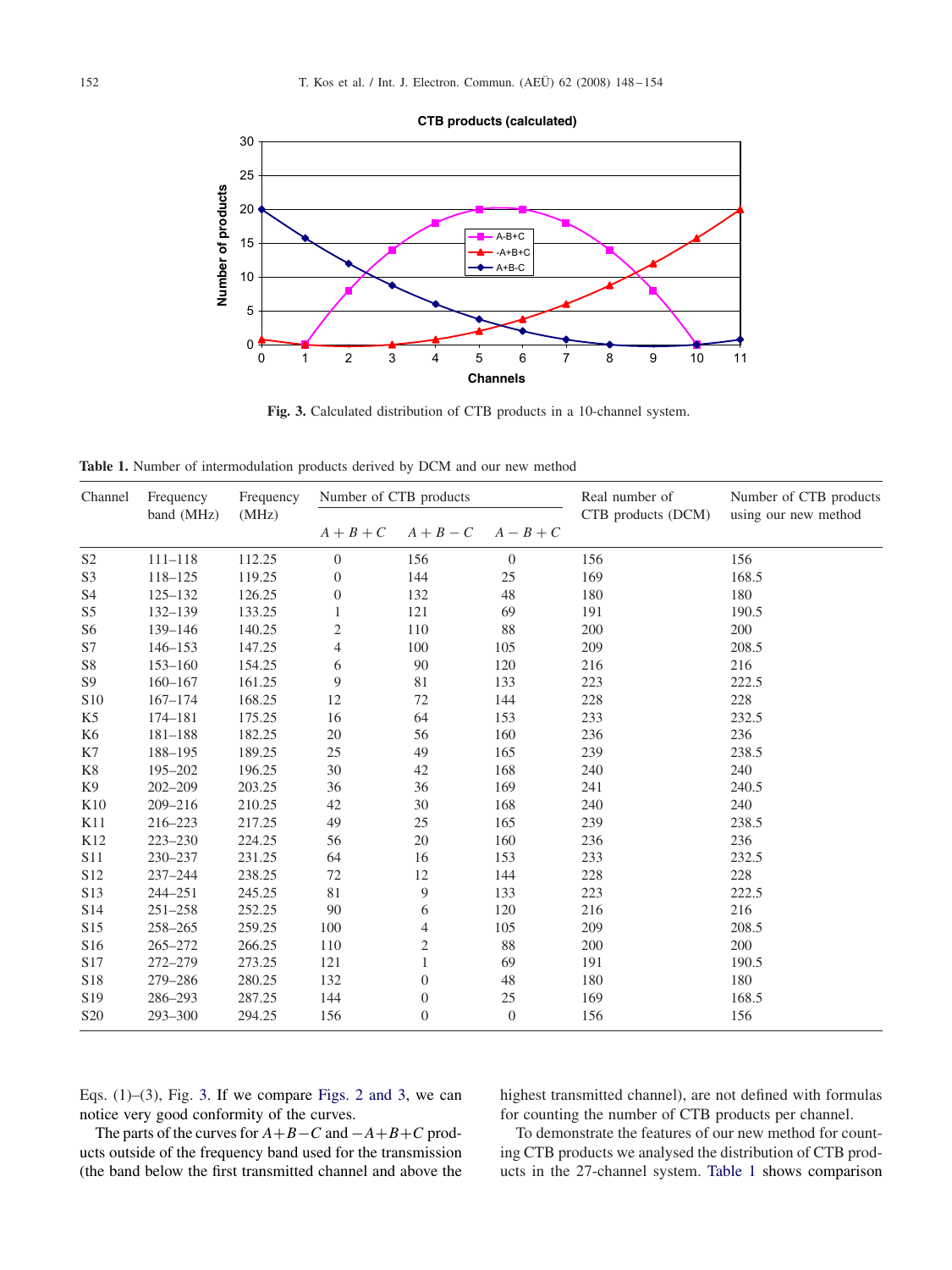<span id="page-5-0"></span>

**Fig. 4.** Comparison of actual number of CTB products with the calculation.

between the number of intermodulation products as a result of DCM and the number of intermodulation products using our new method. As it can be seen from Fig. 4, there is practically no difference between the calculated and the actual number of CTB products. The total difference between the actual number of products and the calculation is less than 0.5, which can be neglected. As the number of CTB products is always an integer, the results achieved using Eq. (5) can be rounded towards the next higher integer which would make them exact.

For the illustration of the advantages of our CTB counting method we have to take into account that in a 5-channel system 40 CTB components are generated, in a 10-channel system 480 components, and in a 27-channel system even 11,700 CTB components, which have to be calculated and sorted out in a DCM method. Our counting method requires only one calculation per channel to get the exact number of beats for every channel.

# **4. Conclusion**

In this paper, we presented a new method for counting of CTB distortion components in multicarrier systems. We derived equations for selective counting of CTB intermodulation products that can be used in any system, if carrier frequencies have the same channel spacing. We proved that our formula shows remarkable correspondence with the actual distribution of CTB products derived by direct counting method. It is very practical, efficient and useful when many channels are transmitted through the system with a nonlinear transfer characteristic. Due to its computational simplicity our new method can significantly reduce the computational effort compared to the direct counting of CTB products, especially if the number of channels in the system is large.

## **Acknowledgements**

The work described in this chapter was conducted under the research projects: "Picture Quality Management in Digital Video Broadcasting" (036-0361630-1635) and "Environment for Satellite Positioning" (036-0361630-1634), supported by the Ministry of Science, Education and Sports of the Republic of Croatia.

### **References**

- [1] Arnold B. Third order intermodulation products in a CATV system. IEEE Trans Cable Television 1977;2:67–80.
- [2] Hood JM. Design considerations for composite triple beat. IEEE Trans Cable Television 1977;2:35–51.
- [3] Kos T, Zovko-Cihlar B, Grgic S. Analysis of intermodulation distortion in CATV amplifiers. Proceedings of the 5th international workshop on systems signals and image processing, IWSSIP'98, Zagreb, Croatia, 1998. p. 82–5.
- [4] Chang KY. Intermodulation noise and products due to frequency dependent nonlinearities in CATV systems. IEEE Trans Commun 1975;23:142–55.
- [5] Fortes JMP, Sampaio-Neto R. A fast algorithm for sorting and counting third-order intermodulation products. IEEE Trans Commun 1986;34:1266–72.
- [6] Nam S-W, Powers EJ. On selective counting of third-order products. IEEE Trans Commun 1995;43:2405–13.
- [7] Joshi R, Arnbak JC, Prasad R. A method for intermodulation noise calculations in a CATV network with HD-MAC, PAL and FM radio signals. IEEE Trans Broadcasting 1992;38: 177–85.
- [8] Sasahi T, Hataoka H. An intermodulation prediction and measurement technique for multiple carriers through weak nonlinearities. IEEE Trans Cable Television 1979;4:146–54.
- [9] Baruffa G, Reali G. A fast counting method for generic order intermodulation products. Proceedings of global